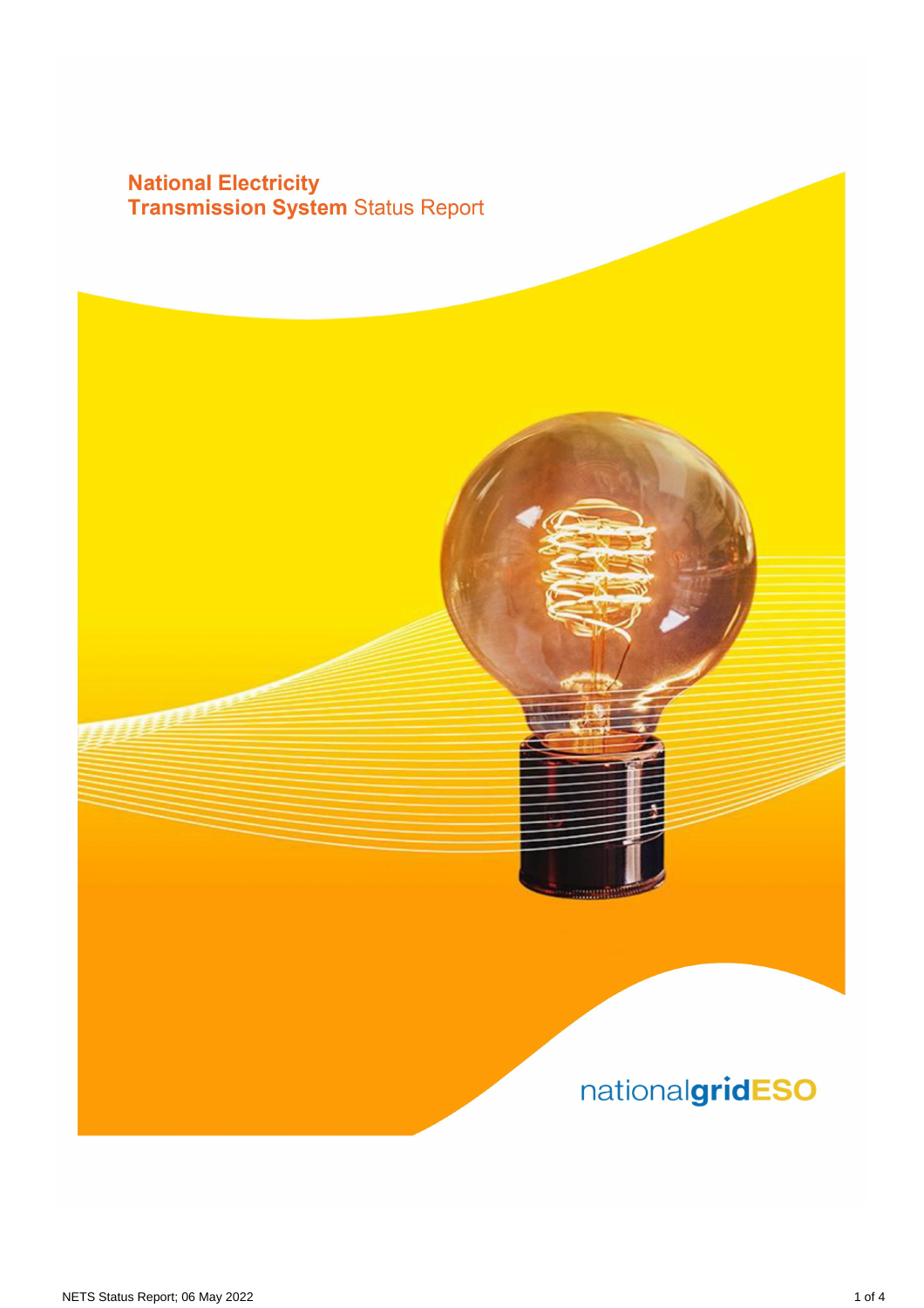#### **National Electricity Transmission System Status Report Friday 06 May 2022**

| Today's High Level Risk Status Forecast for the next 24h |  |                |  |
|----------------------------------------------------------|--|----------------|--|
| <b>General Status</b>                                    |  | Voltage        |  |
| Demand                                                   |  | System Inertia |  |
| <b>System Margins</b>                                    |  | Weather        |  |
| Generation                                               |  | Transmission   |  |
| <b>Active Constraints</b>                                |  |                |  |
| <b>System Warning</b>                                    |  |                |  |

| <b>Today's Minimum De-Rated Margin</b> | 7424 (SP 43) |         |
|----------------------------------------|--------------|---------|
| <b>Current BMU Largest Loss Risk</b>   | Generation   | 1300 MW |
|                                        | Demand       | 1150 MW |

### **Balancing Costs**

Last 24 hours' BM spend Total: £2567k £350 £300 £250 £200 £150 £100 £50 **Lissaarikal**  $E_{0}$  $£-50$  $£-100$ 0 1 2 3 4 5 6 7 8 9 10 11 12 13 14 15 16 17 18 19 20 21 22 23 24 25 26 27 28 29 30 31 32 33 34 35 36 37 38 39 40 41 42 43 44 45 46

| <b>Yesterday's Market Summary</b> |                         |  |
|-----------------------------------|-------------------------|--|
| Cash Out Price (Max)              | £250.00 (SP 17)         |  |
| <b>Cash Out Price (Min)</b>       | £43.70 (SP 46, 47 & 48) |  |
| <b>Peak Demand Yesterday</b>      | 34.590 MW               |  |
| <b>Minimum Demand</b>             | 19,700 MW               |  |

**Interconnector**

| <b>Net Transfer Capacity (MWs)</b> |        |        |                        |
|------------------------------------|--------|--------|------------------------|
| Today                              | Import | Export | <b>Remarks</b>         |
| Netherlands (BritNed)              | 1016   | 1016   | <b>Fully Available</b> |
| France (IFA2)                      | 1014   | 1014   | <b>Fully Available</b> |
| <b>Belgium (Nemo)</b>              | 1020   | 1020   | <b>Fully Available</b> |
| <b>Ireland (EWIC)</b>              |        | 10     | Planned Outage         |
| Northern Ireland (MOYLE)           | 500    | 1500   | <b>Fully Available</b> |
| <b>NSL</b>                         | 706    | 706    | Partially Available    |
| <b>ElecLink</b>                    |        | 10     | Not yet commissioned   |
| <b>France IFA</b>                  | 1000   | 1000   | Partially Available    |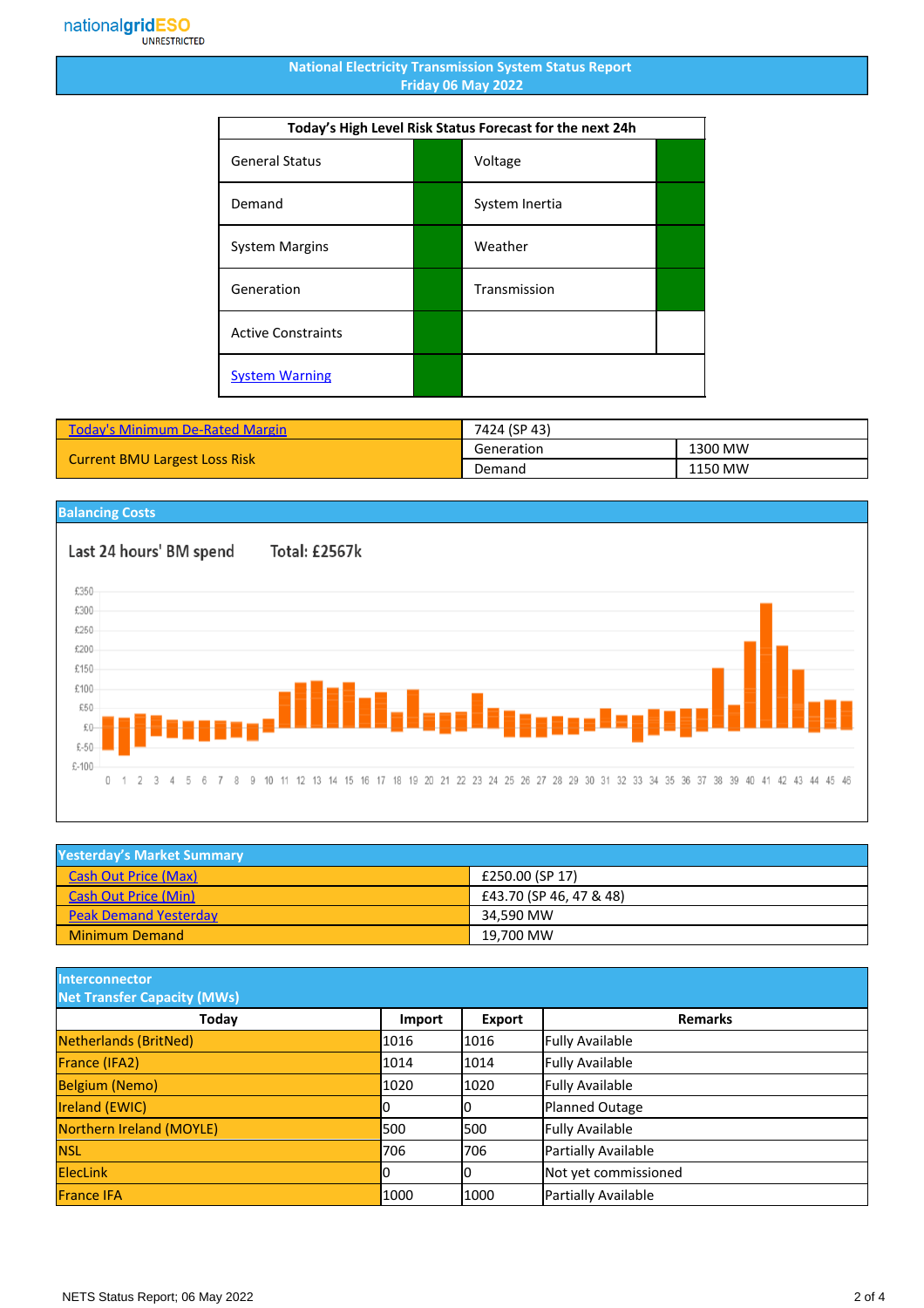

#### **Expected embedded generation (MWs)**

#### **Embedded Generation Forecast**



| <b>Weather</b>                                                                                          | Source,                                                                                                              | <b>Commentary</b>                                                                                                                                                                                                                                                                                                                                                                                                                                                    |
|---------------------------------------------------------------------------------------------------------|----------------------------------------------------------------------------------------------------------------------|----------------------------------------------------------------------------------------------------------------------------------------------------------------------------------------------------------------------------------------------------------------------------------------------------------------------------------------------------------------------------------------------------------------------------------------------------------------------|
| Latest forecast<br>(Summary)                                                                            | <b>Met Office</b><br><b>SEPA</b><br><b>Natural</b><br><b>Resources</b><br><b>Wales</b>                               | Today:<br>Rain across Northern Ireland and Scotland moving into Wales and northern England.<br>Brighter to the north with some showers. Sunny spells in southern and eastern<br>England. Warm in south and east, possibly very warm in far southeast.<br>Tonight:<br>Rain reaching east and southeast England overnight along with low cloud, mist and hill<br>fog. Else, variable cloud and clear spells. Some showers parts of Scotland, then colder<br>far north. |
| <b>General Weather</b><br>Concerns<br>e.g. wind, rain, snow,<br>flooding, GB Weather<br><b>Warnings</b> | <b>Met Office</b><br>Weather<br><b>Warnings</b><br><b>SEPA</b><br><b>Natural</b><br><b>Resources</b><br><b>Wales</b> | <b>UK Weather Warnings</b><br>No weather warnings are in force for the UK.<br><b>Flood Warnings</b><br>No flood warnings are currently in force for England.<br>No flood warnings are currently in force for Scotland.<br>No flood warnings are currently in force for Wales.                                                                                                                                                                                        |

 *Contains public sector information licensed under the Open Government Licence v1.0*